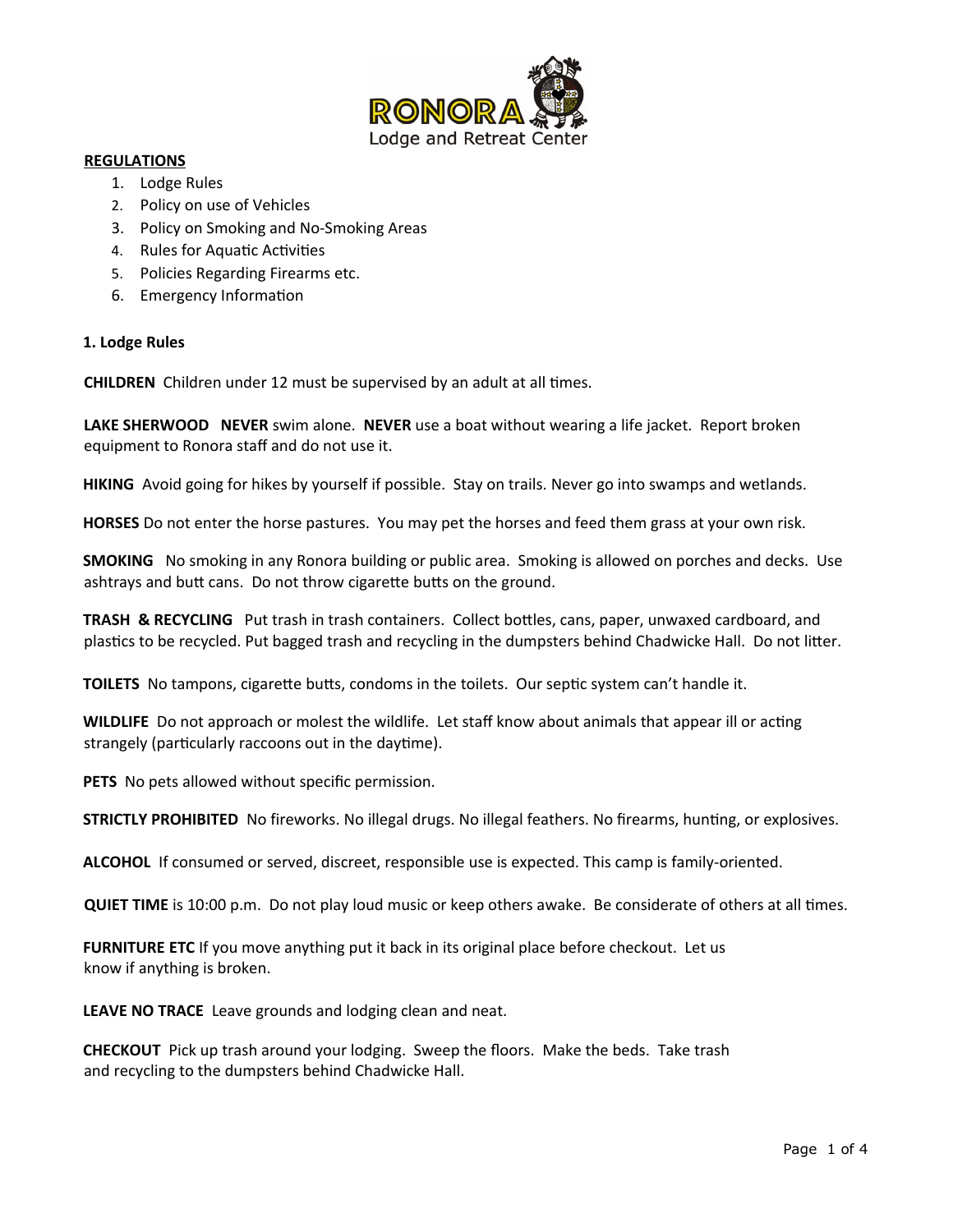# **2. Policy on Use or Vehicles on Lodge Property**

# **A. Speed Limits**

Guests will follow the posted speed limits.

# **B. Parking Areas**

Guest parking located (1) across driveway from the Ranch Lodge, (2) in field south of Chadwicke Dining Hall, (3) in front of Grandma's House, (4) in grass southeast of Bama Bunk House, (5) near shed west of Plant House, (6) in front of Main House. Guests staying in the Cedar Lodges or Lonnie's Eco Cottage may park next to those buildings. Only those involved with cooking may park behind Chadwicke Hall. No vehicles to be parked behind Chadwicke Hall from 6am–11am on Tuesday mornings due to garbage pickup.

# **B. Use of Vehicles on Lodge Property**

Use of vehicles on Lodge property is discouraged, except for entering and leaving. In general, Guests should leave cars parked and walk to activities whenever possible. Do not drive on grass. No vehicles to be driven down trails or past any sign marked "No Cars Beyond this Point." Use of 3-wheel and 4-wheel ATVs and snowmobiles are strictly prohibited on all Ronora Lodge property. NEVER drive to the lake. If you need to transport a handicapped individual or boat to the lake, ask Ronora staff.

# **C. Transportation of Guests in Lodge Vehicles**

Insurance regulations prohibit transportation of Guests in Ronora vehicles except for emergencies.

# **D. Non-Passenger Vehicles**

Passengers shall not be transported on a tractor, in a wagon or cart, in the back of a pickup truck, or in any other vehicle that does not have a permanent seat designed for passengers.

# **3. Policy on Smoking and No-Smoking Areas**

Smoking is prohibited in all buildings of Ronora Lodge. Smoking on screened porches or open decks is permitted. Butt cans are provided. Do not litter the ground with cigarette butts.

# **4. Rules for Aquatic Activities**

# **A. General Regulations**

Regulations are posted at the swimming area, and must be followed.

- No horseplay, such as running, splashing, shoving, or dunking, is permitted.
- Swimming is allowed only between the beach and the floating raft.
- No boats are permitted in the swimming area.
- No motorized water craft allowed on the lake.
- Diving is not permitted off the fixed dock.
- Alcoholic beverages are not permitted.
- No glass containers.
- Containers for food or beverages must be deposited in the trash cans.
- Throwing of objects, such as baseballs or rocks, is not permitted.
- Do not bring bicycles onto the beach.
- Swimmers should wear proper swimming attire, and change in their cabins before coming to the beach.
- Do not swim or boat alone.
- Do not swim at night, or when the area is closed.
- Do not swim under the dock.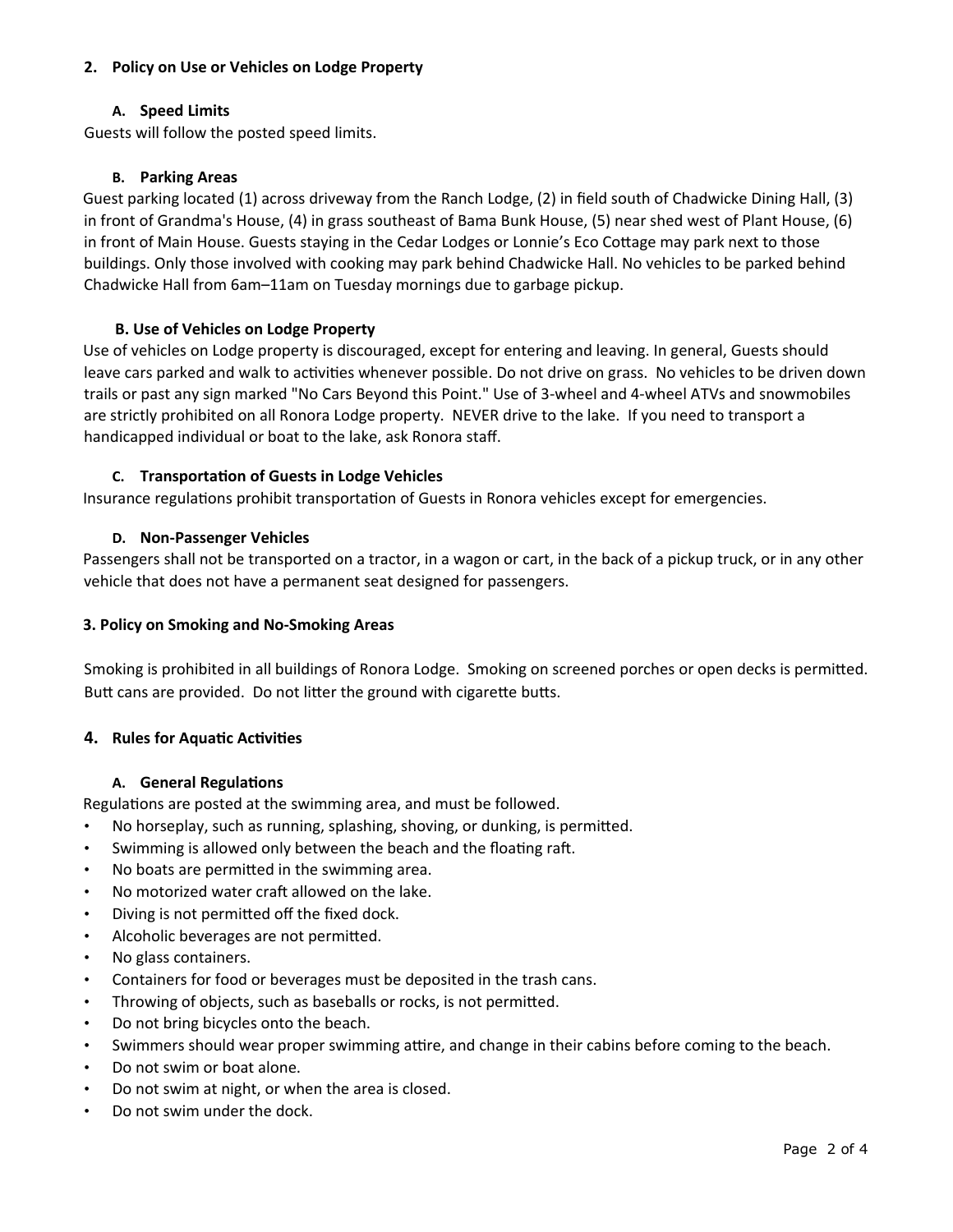- Fishing is permitted only in boats away from the swimming area, or when no swimming activity is scheduled.
- All persons using boats must wear personal floatation devices at all times. **NO EXCEPTIONS.**
- Return boats to the LEFT side of the dock (facing the water).
- Return all oars, paddles, lifejackets, etc., to the shed.

# **B. Emergency Procedure**

A first aid kit and air horn are located in the lakefront shed. In the case of an emergency requiring medical assistance, use air horn to summon assistance. Blast 3 times for help.

## **C. Policy Regarding Wheelchairs**

Wheelchairs are not allowed on dock or in boats.

### **5. Policies Regarding Firearms and Ammunition**

No firearms, fireworks, explosives, or ammunition allowed at Ronora Lodge. Such materials must be kept locked vehicle until departure. Hunting is never permitted on the lodge grounds. If you see a hunter or person with a firearm, fireworks or explosives, inform Ronora staff immediately.

### **6. EMERGENCY INFORMATION**

The local hospital is about ten minutes away. Emergency care is available 24 hours a day, 365 days a year.

**DIRECTIONS TO WATERVLIET COMMUNITY HOSPITAL EMERGENCY CARE:** Turn left onto Dwight Boyer Rd. Turn right at the first stop sign (County Line Rd/70th St). Turn right at Red Arrow Hwy. Hospital is two miles on the left. Follow signs to Emergency care.

#### **A. MEDICAL EMERGENCIES CALL 9-1-1**

1. There are FIRST AID KITS in each of the cabins and lodges, and in Chadwicke Hall Kitchen.

2. For life threatening medical emergencies which require immediate response, or those which require ambulance transport, **IMMEDIATELY CALL 9-1-1. A PHONE IS LOCATED IN THE CHADWICKE HALL KITCHEN. YOUR LOCATION IS 9325 DWIGHT BOYER RD.**

3. For other medical emergencies or care, such as a booster tetanus shot if someone has a puncture wound, go to the Emergency Room at Watervliet Community Hospital.

# **B. FIRE EMERGENCIES CALL 9-1-1**

- 1. Large or spreading fires
	- EVACUATE everyone from the building in a calm and orderly manner. If there is heavy smoke, stay close to the floor. Use fire escapes and fire exits as marked. Do not enter rooms or open doors if door is hot to the touch.
	- CALL 9-1-1 with a cell phone or the phone in the Chadwicke Hall kitchen.
	- ALERT STAFF and DEAL WITH MEDICAL EMERGENCIES as in 6.A. above.
- 2. Small, contained fires
	- Fire extinguishers are located in each building

# **C. AQUATIC EMERGENCIES**

- Send someone for help or use air horn to summon assistance. Blast 3 times for help.
- Use boats and emergency equipment at the waterfront for rescue if you can.
- Use a cell phone or the kitchen phone in Chadwicke to call 9-1-1 if emergency resuscitation is needed.
- If trained in CPR, use it until help arrives.